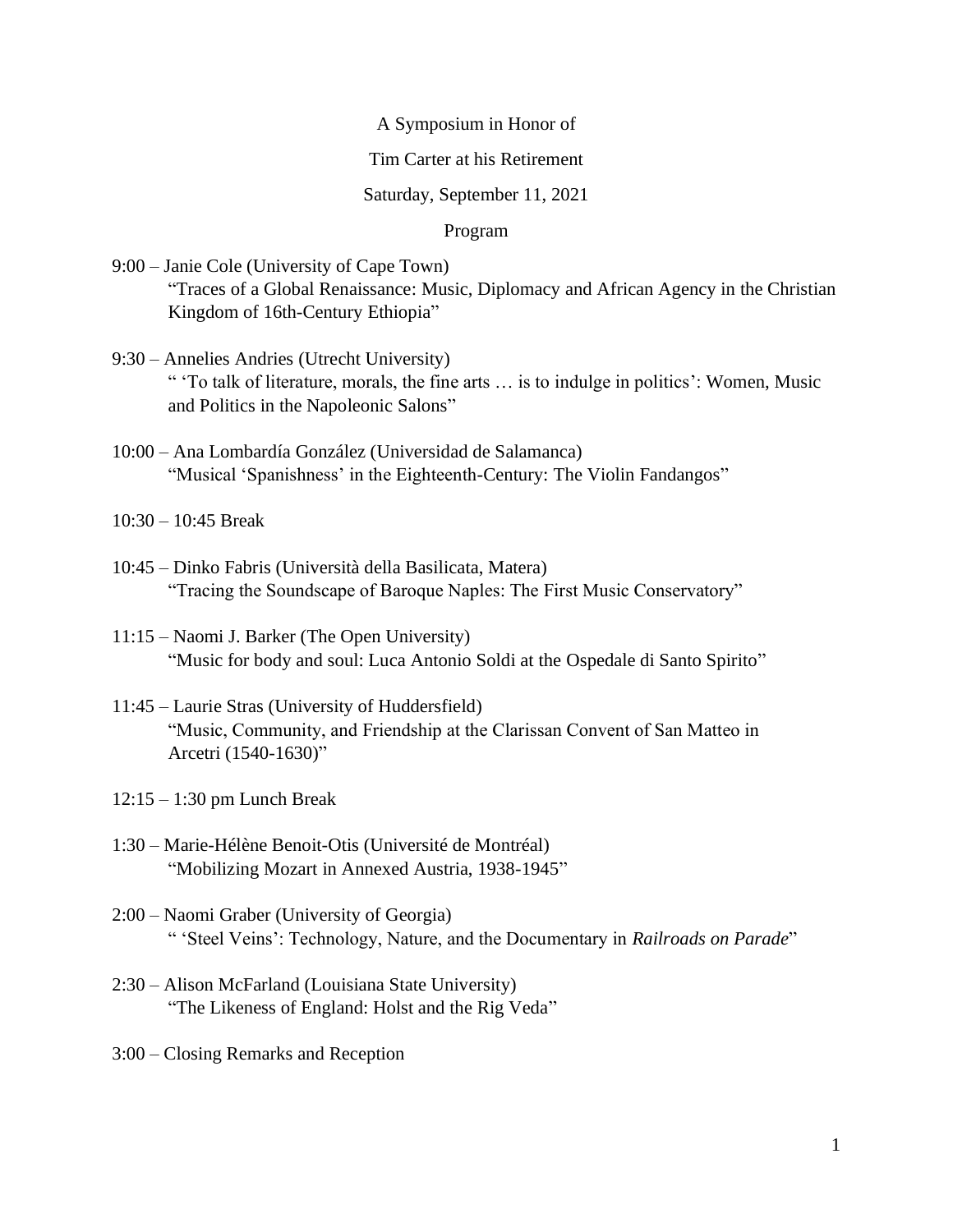#### **Abstracts**

Janie Cole – "Traces of a Global Renaissance: Music, Diplomacy and African Agency in the Christian Kingdom of 16<sup>th</sup>-Century Ethiopia"

Drawing on 16<sup>th</sup>- and 17<sup>th</sup>-century travelers' accounts, surviving Jesuit documentation and indigenous sources, this paper explores the earliest recorded musical contacts and exchanges between Ethiopia and Latin Europe during the early modern age of exploration. It draws on significant encounters from secular and sacred contexts, namely the first documented Ethiopian contacts with European music on Ethiopian soil. First, the earliest documented encounter between a Portuguese embassy and the Ethiopian royal court of Ləbnä Dəngəl in 1520 provides insight into the use of European music and instruments for diplomacy and gift-giving, African agency, and the local *faranji* (foreigners) community. Then, encounters between Portuguese Jesuit missionaries and the indigenous Ethiopian communities in Feremona and Gorgora (1557- 1632) unveil the musical art of conversion developed by Jesuit missionaries, based on a wellestablished Jesuit model from Portuguese India, which employed music as both evangelical and pedagogical tools, and blended indigenous and foreign elements. These contacts offer tantalizing views on the spread of Portuguese courtly and Jesuit liturgical musical traditions from Lisbon to Goa to the Ethiopian highlands through the Ethiopian indigenous community, and how they were used as ambassadorial and evangelical tools by colonial powers. The sources provide new documentation about how repertories, instruments, performance styles and ceremonial practices were transmitted along the Portuguese routes of exploration and assimilated into indigenous communities, thus giving broader insight into the role of music in constructing identity, religious proselytism, African agency, and the collisions of political, social and cultural hierarchies outside of early modern Europe. These allowed for European, African and Asian worlds and sound cultures to collide in interconnected musical experiences, challenging musicology's Eurocentrism in the historiography of early modern music, adding to wider discourses on a 'global music history' model and pointing to a global Renaissance which knew no bounds.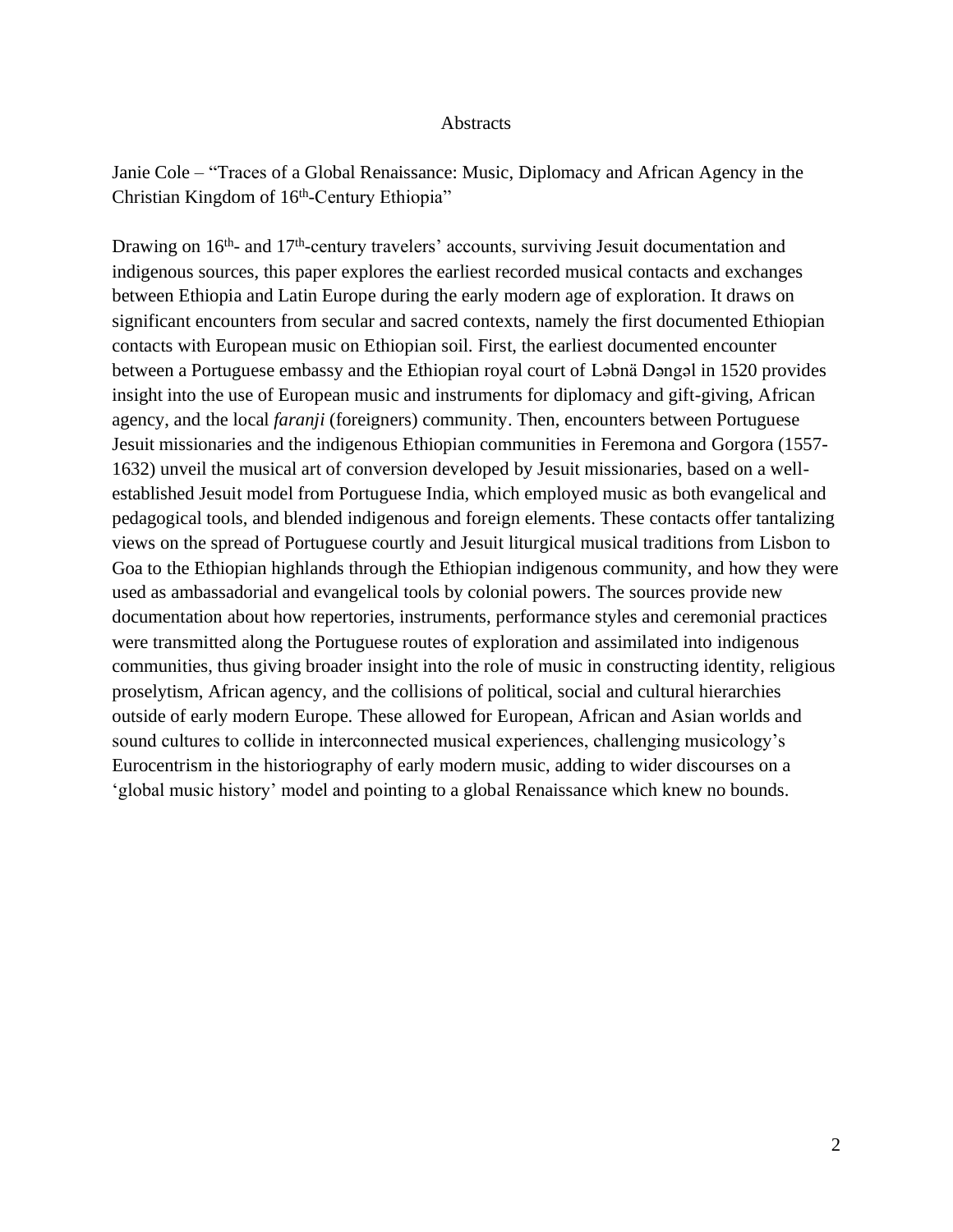Annelies Andries – "To talk of literature, morals, the fine arts … is to indulge in politics": Women, Music and Politics in the Napoleonic salons"

In eighteenth-century France, *salonnières* played an important role in the formation of public (and political) opinion. While briefly enjoying even greater liberty and opportunities for public visibility and political involvement following the 1789 Revolution, Napoleon and his government quickly curtailed women's roles, relegating them to the domestic sphere. He did so by imposing the 1804 civil code (known as the Code Napoléon) and clamping down on certain salons thought to "indulge in politics," most famously the one hosted by Madame de Staël. Nevertheless, Napoleon also counted on the women at his court to bring together the heterogeneous Parisian elites and legitimate his position among the upper ranks of society.

In this paper, I analyse how this duality in women's roles played out in their musical activities in the salon and at court. Focusing on Napoleon's first spouse and stepdaughter, Joséphine and Hortense de Beauharnais, I examine the political potential of their patronage, performances, and compositions. I show that women were often musically shaped or portrayed themselves as 'other': as defenders of tradition (rather than champions of progress), and at times as oriental or exotic (for instance, by re-enacting popular operatic roles, such as the vestal virgin or bayadère). This otherness may in turn have justified the imposition of male control. Yet it also granted women opportunities to reframe and reinterpret public models (whether inspired by the law, scientific sexism, theatrical/operatic models, or other) and find common ground. In doing so, women created avenues to steer social and cultural life by keeping trends and conversations alive—from the patronage of arts and botany to women's rights—that long outlived Napoleon's reign and its official cultural policies.

## Ana Lombardía – "Musical 'Spanishness' in the Eighteenth-Century: The Violin Fandangos"

Since the mid-18th century, foreign visitors to Spain regarded the fandango as the epitome of Spanish cultural identity, allegedly passionate and irrational. Despite its probable Afro-American origin, the fandango became a symbol of musical 'Spanishness' within chamber instrumental music, especially after 1770, coinciding with the rise of *majismo* (an aristocratic fashion for imitating the underclass).

To date, scholarship has overlooked the role of solo violin music in the dissemination of the fandango pattern and, more broadly, in the shaping of an allegedly 'Spanish' musical identity. Yet a number of newly rediscovered pieces from the period *ca.* 1731-1775 show that this instrument was frequently used to perform fandangos, even chamber-music stylized versions, before the rise of *majismo*. Moreover, such pieces reveal the merging of the fandango pattern with 'foreign' musical traditions, such as the Italian violin sonata and French courtly dances, thus showing hitherto overlooked negotiations between highbrow and popular culture in mid-18<sup>th</sup>-century Spain.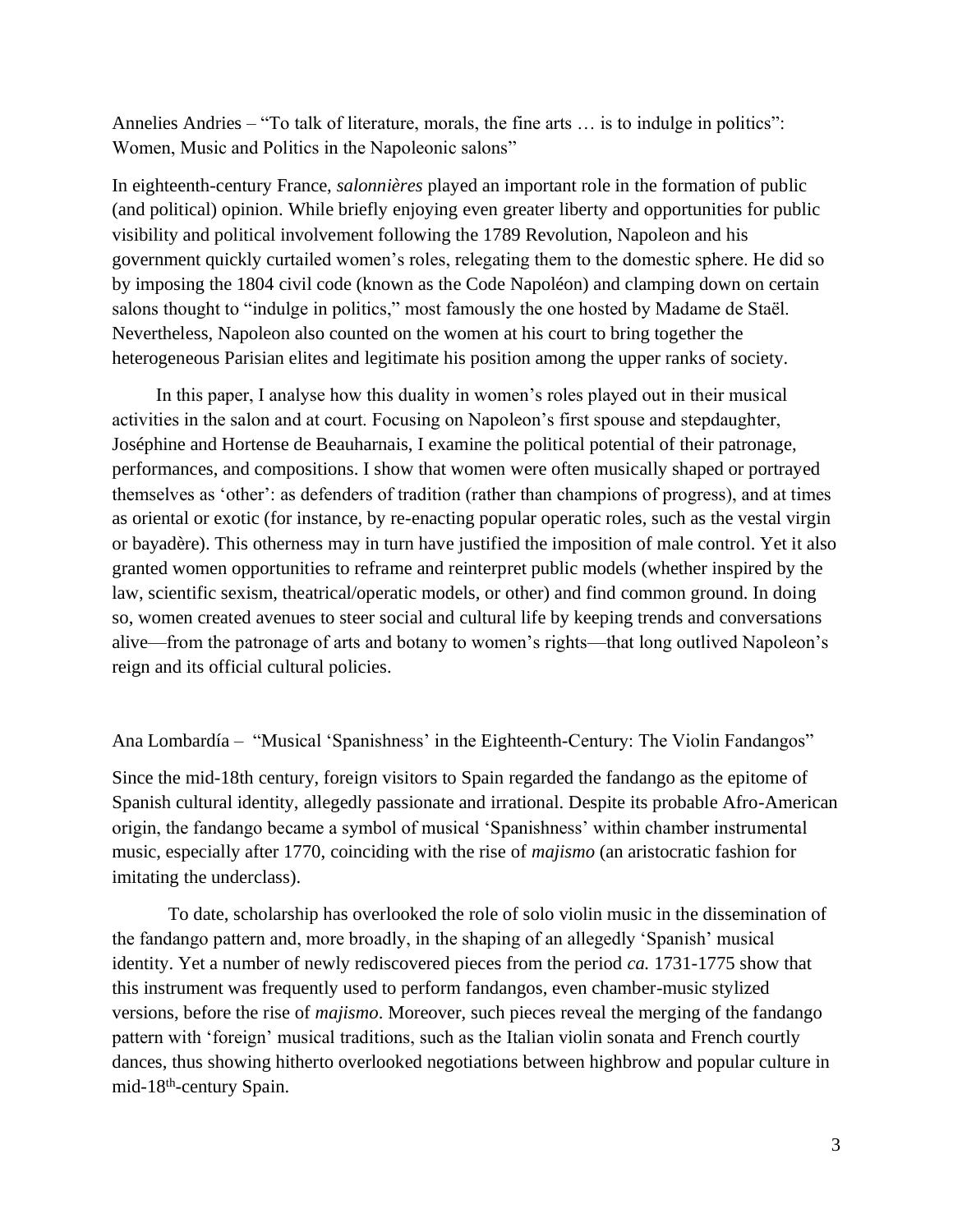Particularly revealing examples are two anonymous sets of virtuosic fandango variations for violin and accompaniment located in Stockholm, collected by Swedish diplomat Carl Leuhusen (1724-1795) during his stay in Madrid in the 1750s. These works add new items to the reduced catalogue of early chamber-music fandangos unearthed so far, point to their exportation outside Spain at a relatively early date, and reveal close connections with the style and performance practice of the accompanied violin sonata. This challenges traditional discourses on the 'Spanishness' of the fandango, inviting us to reflect on the persistence of stereotypes about 18<sup>th</sup>century music.

Dinko Fabris – "Tracing the Soundscape of Baroque Naples: the first Music Conservatory"

I would like to illustrate a project I am currently chairing in Naples: the re-opening in September 2021 of the very first institution in the world named "Music Conservatory," the Conservatorio dei Poveri di Gesù Cristo (1608-1743) located in a very special place in the heart of the old city of Naples, a real musical box. The documents today preserved in the Archivio Diocesano in Naples offer an impressive quantity of sources on several aspects of the daily life of the Conservatory since its opening as one of the several orphanages of the city in 1598, then transformed into a specialized school of music active until 1743, the year of its closure. Not only is impressive the series of celebrated masters and pupils of the Poveri di Gesù Cristo (De Antiquis, Sabino, Salvatore, Ricchezza, Greco, Porpora, Vinci, Pergolesi…) but also astonishing is the quantity of performances by students and teachers every year in many different places in Naples and surrounding areas. The sources registering those events are of primary importance for social and economic historical analyses, and allow us to reconstruct the kind of *soundscape* of Baroque Naples. With the Curia of Naples and the ensemble Cappella Neapolitana directed by Antonio Florio, our aim is to offer a reconstruction of the repertoire performed at the time (preserved in the Oratorio dei Girolamini, which is located in front to the Poveri di Gesù Cristo), and in the future a new social and pedagogical music project for children living in the area.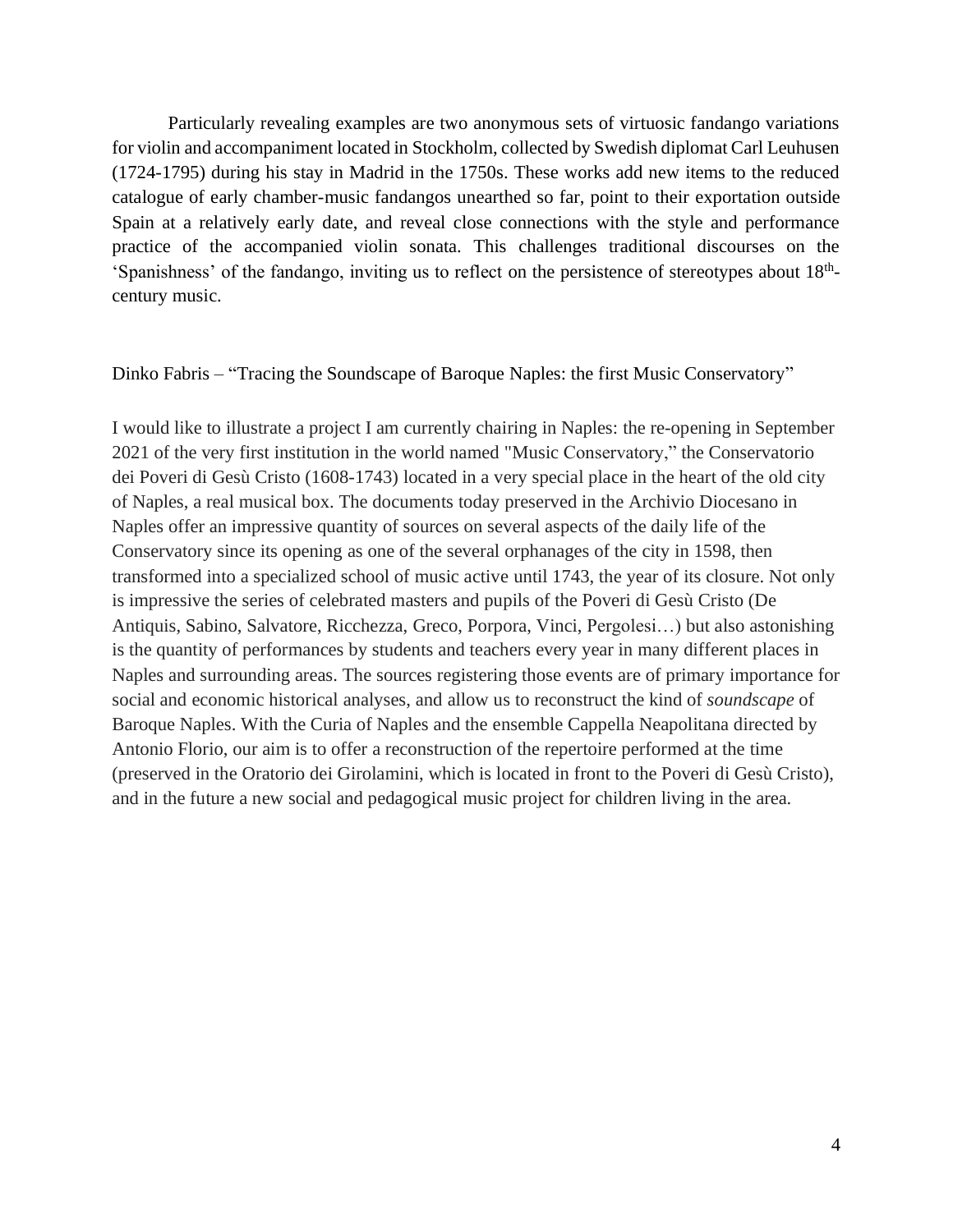Naomi J. Barker – "Music for body and soul: Luca Antonio Soldi at the Ospedale di Santo Spirito"

According to the title pages of some of his books, Luca Antonio Soldi operated his print shop from premises at the Ospedale di Santo Spirito in Sassia, Rome. The question as to why Soldi set up a printshop in an area some distance from other printshops and booksellers, and more specifically why in the hospital complex, raises broader questions about the music he printed and the purposes it served within the Ospedale. This paper highlights hitherto unremarked connections between some of Soldi's prints and offers evidence that supports a view that Soldi may have been a member of the Order of Santo Spirito. In this context, the music he printed was not only functional within the liturgy but aligned with the purpose of the Ospedale in healing body and soul.

Laurie Stras – "Music, Community, and Friendship at the Clarissan convent of San Matteo in Arcetri (1540-1630)"

The Clarissan convent of San Matteo in Arcetri is well known – at least to a certain demographic – as the home of Suor Maria Celeste Galilei, daughter of Galileo Galilei, and granddaughter of the musician Vincenzo Galilei. Made famous by the non-fictional account drawn from the nun's letters by Dava Sobel, the convent has been portrayed as a rather dour and impoverished house, with little to recommend it to the Galilei family. And yet, evidence of San Matteo's rich musical life in the mid-sixteenth century has recently emerged, in one of the best-preserved manuscripts that can securely be associated with an Italian convent.

Brussels MS 27766, the Biffoli-Sostegni manuscript - so called because of the names of the nuns embossed on its binding – preserves polyphony for the entire liturgical year. Its provenance is confirmed by the only surviving archival ledger pertaining to San Matteo from the sixteenth century in the Florentine Archivio di Stato. Names, faces, and traces of relationships are found entwined in the music's elaborate cadellae, and the feasts to which the polyphony pertains are given depth and detail in the ledger, which records the convent's expenses.

This research is still in development, thanks to the pandemic, but there are already aspects that are bearing fruit. Triangulating information from the manuscript, the ledger, and from Suor Maria Celeste's letters, we can start to piece together a better picture of why this convent might have felt an appropriate choice for the Galilei family. We may also understand better how family connections that weave in and out of the convent space are used to forge relationships over generations.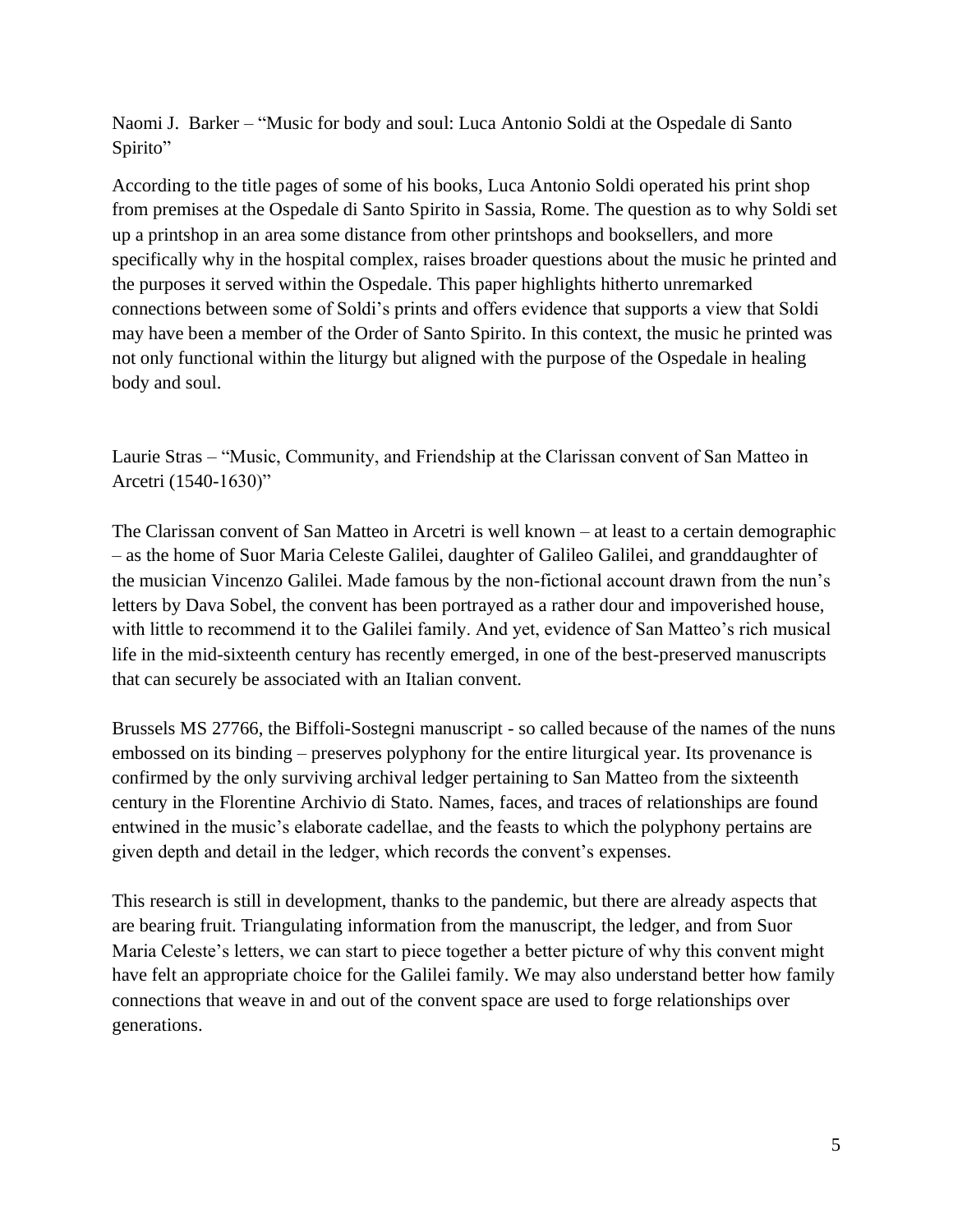Marie-Hélène Benoit-Otis – "Mobilizing Mozart in Annexed Austria, 1938-1945"

Previous research on the use of Mozart in Nazi propaganda has focused mostly on the celebration on the 150th anniversary of the composer's death in 1941, giving the impression of a somewhat monolithic propaganda discourse. Broadening the perspective allows to considerably nuance that impression, showing that in the entire time in which Austria was annexed to the German Reich (1938-1945), the Nazi discourse surrounding Mozart was constantly adapted to the current political and military context.

Based on a systematic survey of all articles, reviews, and concert advertisements pertaining to Mozart published in the Viennese edition of the *Völkischer Beobachter* (the NSDAP's official newspaper) from the Anschluss to the end of World War II, I will uncover these variations and show how they respond to the evolution of the war. Depending on current events, Mozart's music and image were used either to confirm the affiliation of Austria to the Great German Reich, to celebrate and justify the latter's expansion, or to help maintain morale among civilians and soldiers in the face of military defeat. In all cases, the underlying rhetoric remains the same: Mozart's music, as an exemplary form of German art, is immortal.

Naomi Graber – " 'Steel Veins': Technology, Nature, and the Documentary in *Railroads on Parade*"

U.S. culture of the 1930s was gripped by a documentary impulse. Composer Kurt Weill showed an interest in this aesthetic in several works from early in his U.S. career. This is clearest in *Railroads on Parade*, a largescale pageant with a libretto by Edward Hungerford, which played at the 1939–1940 World's Fair.

This paper examines *Railroads on Parade* as part of a larger cultural fascination with documentary film and theater. With its voice-over narration, folksong-based score, episodic construction, and live historical and replica engines, *Railroads on Parade* resembles the contemporary documentary pictures made by both Leftist and industrial circles. The continuous flow of folk tunes and nineteenth-century popular styles forges an organic connection between the railroad and the natural world. At times, the engines themselves sing in this folk-inspired language, marrying the spectacle of the machine to the romance of the frontier. The visual and musical language of the documentary encourages the audience to see railroads as both a modern convenience and a part of American national heritage. The techno-pastoral mood of *Railroads on Parade* speaks to the ways Weill adapted cinematic languages and structures to the stage. Hearing *Railroads on Parade* with the contemporary documentary in mind shows that, for Weill, the language of musical film and that of musical theater were not always separate.